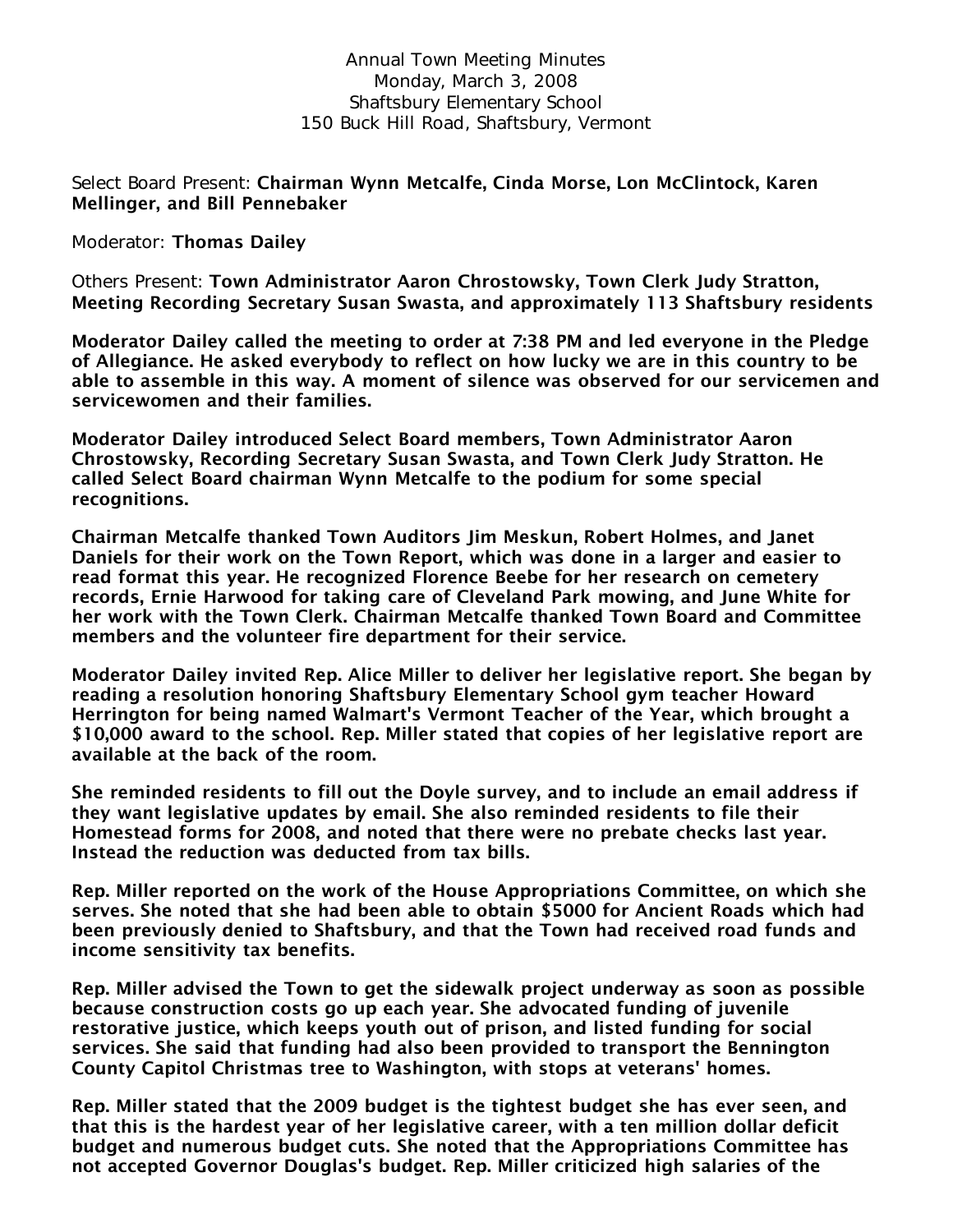Governor and some other officials.

She reported that the House approved the Energy Efficiency and Affordability Act and are looking to expand Catamount Health and Worker's Compensation. Rep. Miller thanked everyone for their time and stated that she is sorry to give such black news.

Moderator Dailey introduced Miss Eleanor B. Smith, who delivered an original essay on health. She advised people to follow the laws of nature and to use natural therapies to maintain health.

Moderator Dailey introduced Tracy Galle of the Recreation Committee, who came to the podium with Committee members Deena Rouge and Walt Merritt. Ms. Galle thanked people for filling out recreation surveys and announced the Shaftsbury Snowflake festival for this Sunday at Howard Park. She said that the Recreation Committee meets almost weekly and will have a calendar of park events. About twelve people attend meetings regularly, and new volunteers are welcome to join.

Moderator Dailey then turned things over to Chairman Metcalfe for the Select Board presentation. He noted that there will be two opportunities to ask questions tonight, once after the Select Board report and again when ballot articles are brought up.

Chairman Metcalfe began with two announcements. He said that with the long winter the Town is over budget on sand and salt, as well as road crew overtime, so roads will only be sanded on hills and corners. He asked residents to fill out a survey from the back table to help the Select Board in long range planning. The survey will also be available at the polls tomorrow.

Chairman Metcalfe stated that it is a privilege to be a Select Board member, and thanked everyone for the opportunity to be here tonight. He then proceeded to the Select Board presentation, accompanied by Power Point slides and a handout.

Chairman Metcalfe began with a discussion of long range issues, noting that the Board is working to identify significant issues facing the Town over the next 5-10 years. He first addressed equipment, stating that the Town has switched to a lease purchase program as a cheaper way to buy big ticket items. They will spend roughly \$103,000 on equipment this year, mostly for a dump truck. They will also put away funds for a grader and brush truck.

Chairman Metcalfe next discussed long range facilities plans, noting that facilities have been ignored for a long time. He described the work of the new Facilities Committee, made up of Peter Olney, Rick Kobik, Ben Benedict, David Beach, and Angie Abbatello. They have evaluated Town facilities in terms of safety, maintenance concerns, and space needs. Chairman Metcalfe described the work needed on Cole Hall and the Highway Garage and noted that at some point the state will require a sand and salt shed. He went over the needs of the fire stations and transfer station buildings, noting that they are in pretty good shape.

Chairman Metcalfe next spoke about long range plans for highways, noting that Shaftsbury's gravel roads do not have the proper base, and it would cost \$25,000 a mile to do it correctly. This is why potholes are a problem. He described the work of Select Board member Lon McClintock, Town Administrator Aaron Chrostowsky, and Road Foreman Ron Daniels in putting together a Road Improve-ment Plan. He said that the Highway Department will go down the priority list as best it can, but it depends on availability of money and the cost of projects.

Chairman Metcalfe discussed long range recreation plans, including a new hiking trail that will connect Lake Paran and Howard Park. On the topic of sewer and water, he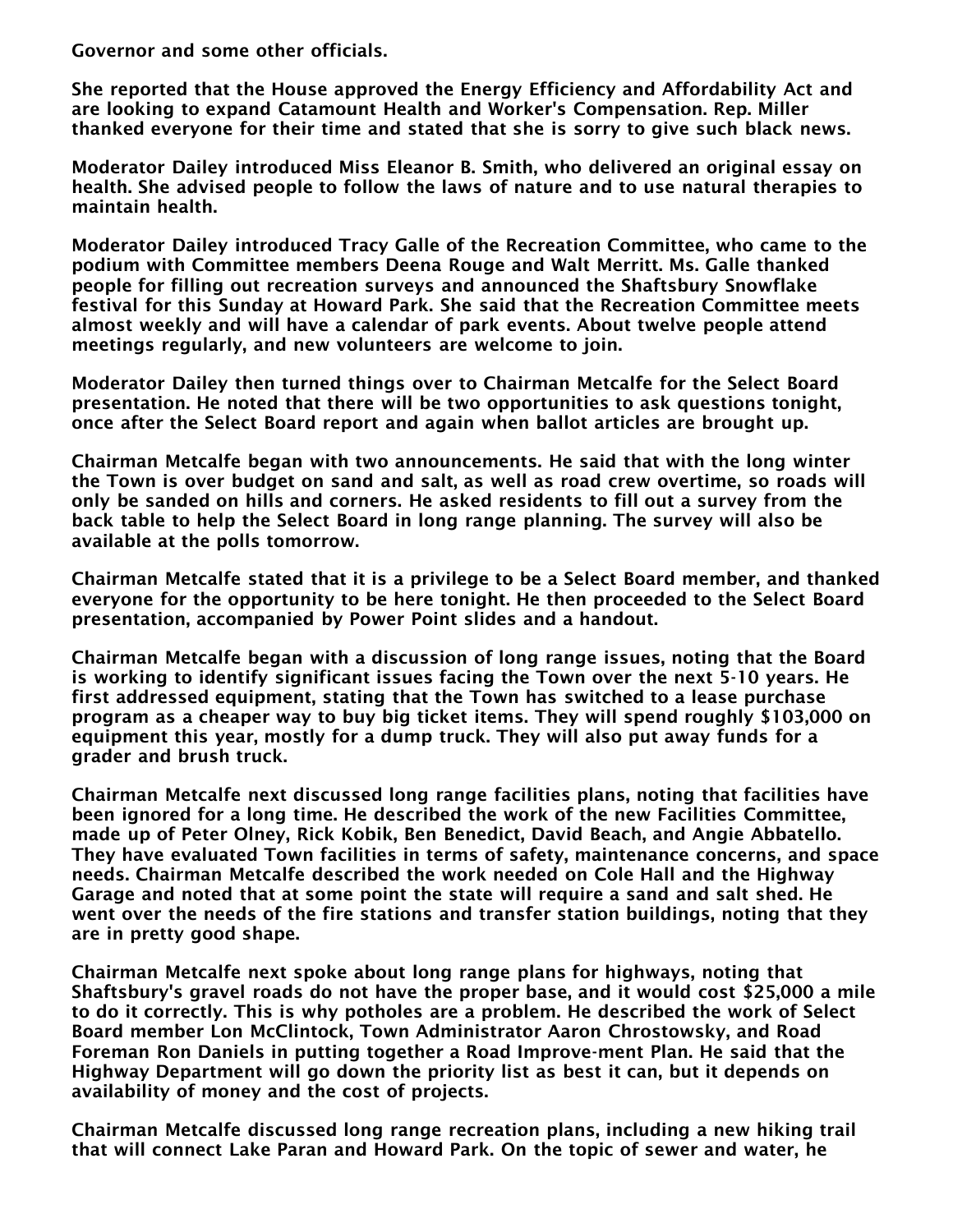noted that they don't see the Town getting state or federal funding for a sewer system, so this has been tabled for now. He described planned improvements to the water system. Chairman Metcalfe stated that the Board is trying to pull together information for long range planning and wants to hear residents' thoughts on these issues.

He next presented the "State of the Town" report. Under finance and administration, he described budget saving strategies, the Health Leader program rebate, health insurance cost sharing, Zoning Administrator job description revision, and merit-based employee performance reviews. He praised department heads for managing money well to end the year with a surplus. Under grants, Chairman Metcalfe noted that it had been a good year for grants.

Chairman Metcalfe presented an overview of community and economic Development efforts, noting the successful street dance and fair. He gave highlights on solid waste matters, including the "Shaftsbury Free Library" created by transfer station attendant Shelly Boardman, and work on resolving the methane problem. He summarized highway work, including the Bennett Hill box culvert, Church Street repair, and Grant and Grandview Street paving.

He discussed park and cemetery work, including Howard Park projects done by eagle scouts Derek Gibson and Geoff Gibson. In the area of public safety, Chairman Metcalfe praised Gerry Mattison's work on emergency management. He noted that an Ancient Roads Committee has been formed and is at work.

Chairman Metcalfe next presented Select Board 2008-2009 goals, which include long range planning, writing and updating of policies, resolution of the methane problem at the landfill, new sidewalk construction, and road and park improve-ments. He noted that Select Board member Bill Pennebaker has saved the Town a lot of money on the methane work. He thanked Aaron Chrostowsky, Select Board member Karen Mellinger, and the Sidewalk Committee for their work, noting that they are planning to get the sidewalk done this construction season.

Chairman Metcalfe then made his budget presentation. He described the budget planning process with Town department heads, and noted that there had been hard decisions this year. He said they were steadfast on replacing a 12 1/2-year old dump truck for safety reasons. Chairman Metcalfe went over the list of budget highlights, describing the reasons for increases or decreases in line items.

Ellen Viereck asked why the Town Treasurer is getting a \$1000 raise, and Chairman Metcalfe replied that the Select Board felt the raise is justified. Noel Cardiff asked why the budget highlights shows 0 increase in Highway Administration, while the budget line item shows a \$16,000 increase. Karen Mellinger replied that this is a mistake, and it should be \$16,000.

Chairman Metcalfe explained the Taconic Grange and the Veterans tax exemptions included in the Town Meeting articles. The Grange exemption tax burden would be .75 on a \$150,000 home, and the veterans exemption would be a \$4.80 burden. He stated that the Grange exemption has been done before, and that the Select Board is 110% in support of the increased veterans exemption.

Chairman Metcalfe described the effect the 2008-2009 budget has on the taxpayer. He noted that it represents a tax increase of \$49 (from \$704 to \$753) on a \$150,000 home. The overall budget increase is 8%.

Chairman Metcalfe asked for questions and comments. Ed Colvin asked about the status of work camps. Chairman Metcalfe stated that the Work Camp Committee had visited the work camp in St. Johnsbury. The process is now on hold until they hear from the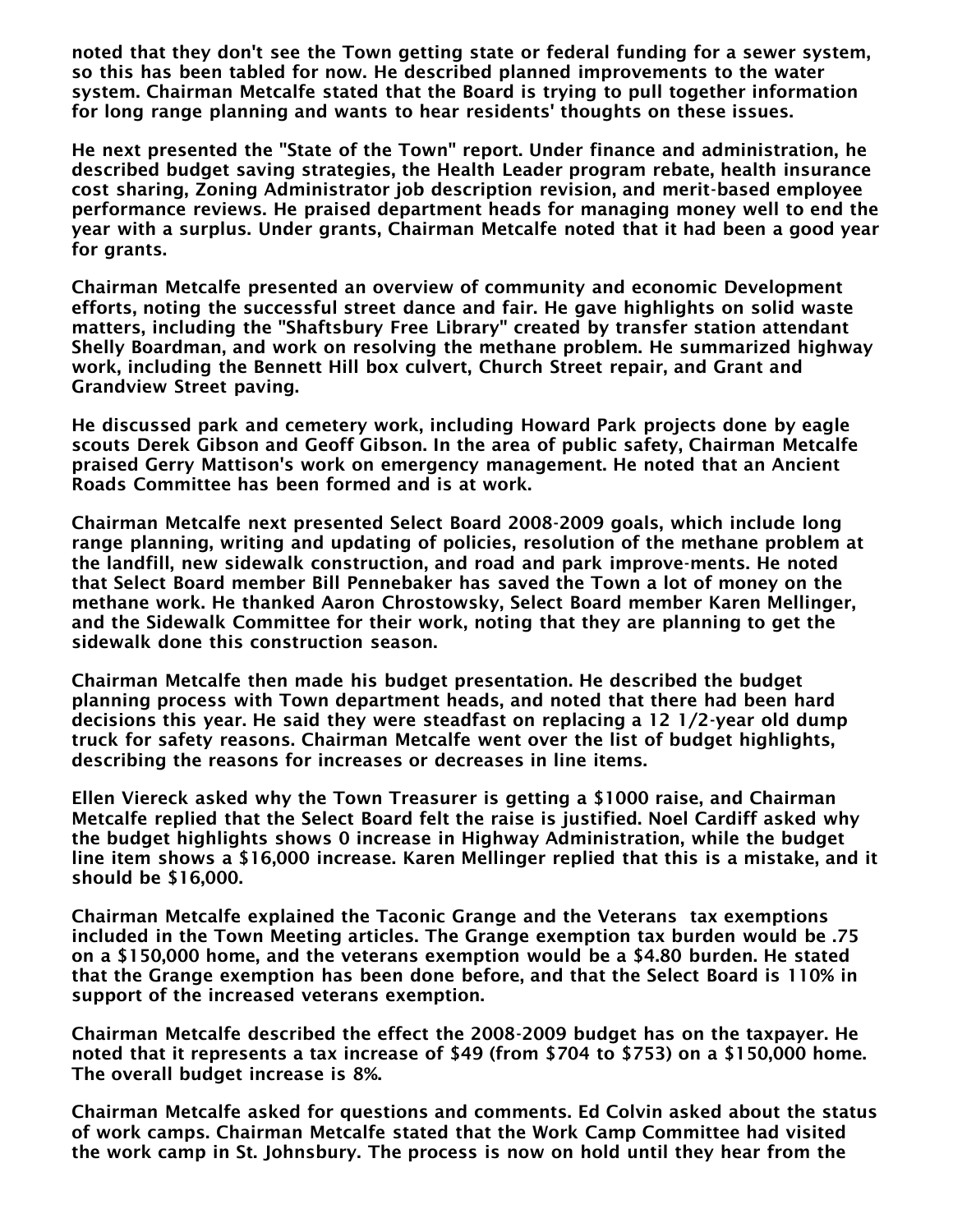state. He emphasized that there will many meetings before anything happens, which is a long way off and would require a Town vote.

Andy Crosier asked why the Town is leasing a dump truck, and Chairman Metcalfe explained that this is a lease purchase, and is a cheaper way of doing business. Eric Broderstein asked if the Select Board has considered farming out maintenance and eliminating the maintenance department. Chairman Metcalfe replied that they do farm out mowing, and that the road crew is pretty handy at welding and other repairs that save the Town money. Mr. Broderstein said that when cost and upkeep of a building are added in, it may be cheaper to farm it out. Chairman Metcalfe replied that they are just in the beginning stages of discussing these kinds of long range matters.

Kathy Cardiff asked why the listers' salaries went up 15%, and Chairman Metcalfe replied that the listers have always been paid minimum wage, and the Board felt it was time to bring the wage up to a reasonable rate. He praised the work done by the listers. Dixie Zens stated that, with all the rising costs, the Board had done an incredible job on the budget and deserves a big hand. The audience applauded.

Dave Herzfeld said that the state will be looking for towns to create their own police departments, and that more training and money for constables would be a good idea. He said that he teaches at the fire academy, and recommended more training for firemen rather than investment in a brush truck. He would be willing to help with training.

Moderator Dailey thanked Chairman Metcalfe for the presentation. He explained the process of discussion and making motions and amendments to motions for the next part of the meeting. He noted the passing of Eleanor Lawrence, Zeke Frost, and Donnie Peters, and asked that all the people who have passed on be remembered.

#### Moderator Dailey asked for a motion to allow him to dispense with reading of the Warning.

Tyler Resch made motion and it was duly seconded to dispense with the reading of the Warning. Motion passed by voice vote.

## Moderator Dailey proceeded to the articles.

Article 1. To hear the reports of the Town Officers and take action thereon.

Mr. Resch moved and it was duly seconded to accept the reports as published. Motion carried by voice vote.

Article II. To Determine:

A. Whether Selectboard members receive an annual stipend in the amount of \$1,000?

- B. Whether Town Treasurer receives an annual stipend in the amount of \$16,000?
- C. Whether Town Clerk receives an annual stipend in the amount of \$8,000?
- D. Whether the Board of Listers receives an hourly rate of \$10.00?
- E. What compensation, if any, shall be paid to all other elected Town Officers?

Tony Zazzaro moved and Dixie Zens seconded to pay Selectboard members an annual stipend in the amount of \$1,000. Motion carried by voice vote.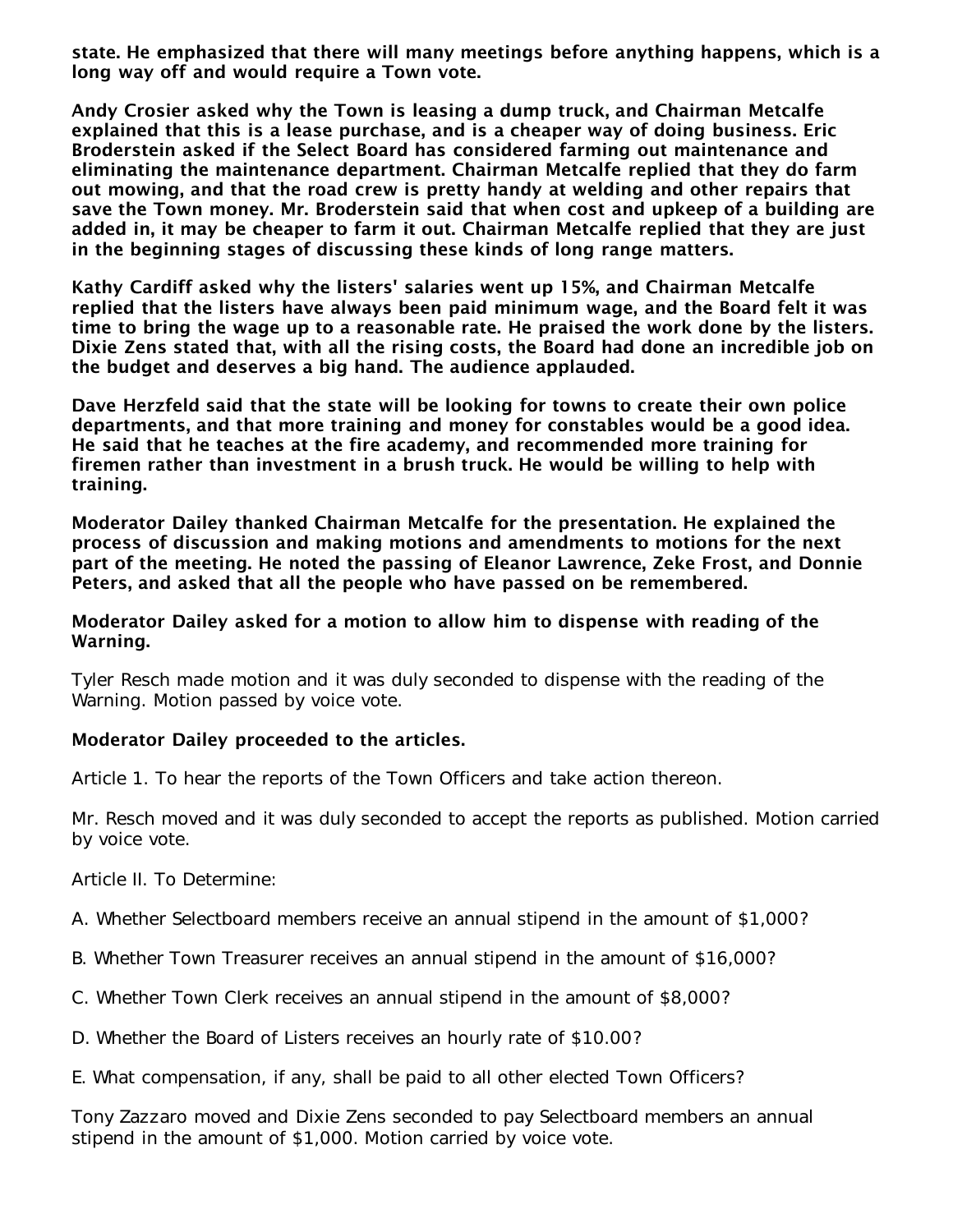Marilyn Harrington moved and Brian Lent seconded to pay the Town Treasurer an annual stipend in the amount of \$16,000. Motion carried by voice vote.

Tony Zazzaro moved and Dixie Zens seconded to pay the Town Clerk an annual stipend in the amount of \$8,000. Motion carried by voice vote.

Laurie Lincoln moved and Alan Sollien seconded to pay the Board of Listers an hourly rate of \$10.00. Motion carried by voice vote.

Bob Cole moved and Andy Crosier seconded to pay all other elected Town Officers an hourly rate of \$7.68. Motion carried by voice vote.

3. To Determine:

A. Will the Town vote to have taxes collected by the Town Treasurer?

Marie Lentz moved and Pat Harris seconded to have taxes collected by the Town Treasurer. Motion carried by voice vote.

B. Will the Town vote to set the date for payment of taxes as Monday, November 10<sup>th</sup>, 2008?

# Treasurer Henri Billow stated that taxes will be due at midnight on November 10, 2008.

Dixie Zens moved and Ellen Viereck seconded to set the date for payment of taxes as Monday, November 10, 2008 by midnight. Motion carried by voice vote.

4. Shall the Town of Shaftsbury adopt the General Fund Budget for Fiscal Year 2008-2009?

Dixie Zens moved and Ellen Viereck seconded to adopt the General Fund Budget for Fiscal Year 2008-2009. Motion carried by voice vote.

5. To transact any other business found proper when met.

Dixie Zens commented on the Mount Anthony Union budget proposal to have the Career Development Center (CDC) revert back to control under the Mount Anthony board. Mr. Zens stated that he had been involved in the process of making the CDC independent of the Mount Anthony board, and he does not understand why they want to revert back. He said there would be no benefit in terms of cost and that the CDC runs a very tight ship and is a great school. He recommends not supporting that article.

Select Board Chairman Wynn Metcalfe stated that he helps with the CDC, and that he supports what Mr. Zens said. He reiterated that this is a nonbinding vote, and the state of Vermont would have to agree. Andy Crosier noted that the article is written in a confusing way, and that people should be aware that a no vote means you don't want them to restructure.

Sally Sugarman stated that economic stimulus should be provided to our own communities. She said people should agree to give one third of the stimulus check and get together to decide where the money should go.

Alan Sollien and Laurie Lincoln of Southwest Vermont Medical Center asked people to oppose the increase in the hospital provider tax being considered by the Governor and Legislature. Mr. Sollien explained the issue, and stated that it would result in reduced services, fewer jobs, and higher costs. People can voice their opposition by going to the medical center website and clicking on "stop the tax." There are brochures on the table in the back explaining the issue.